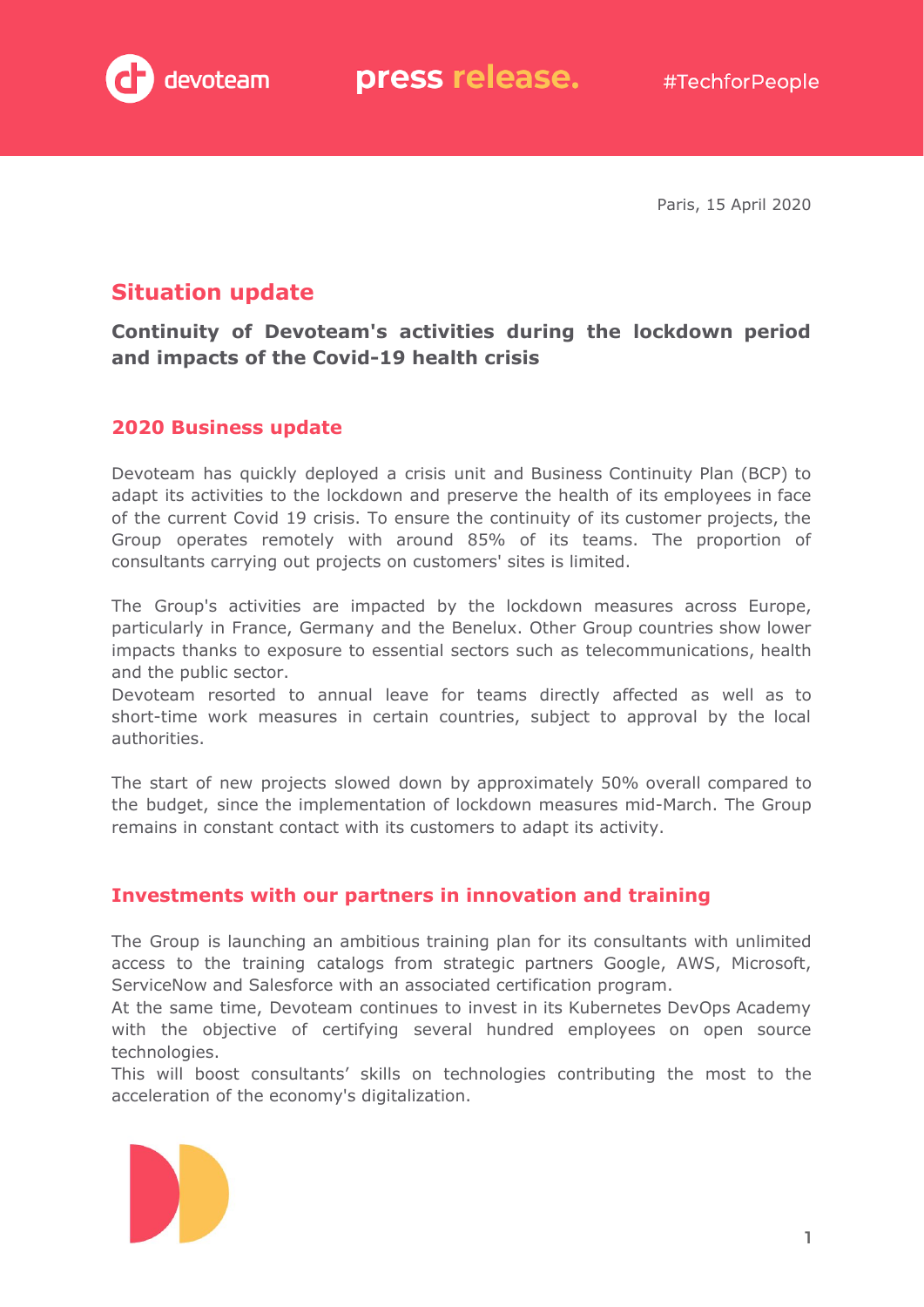

### **2019 dividend**

Due to the uncertainty, the Management Board, supported by the Supervisory Board, decided, on April 9th 2020, to favor a cautious approach by proposing not to distribute dividends for the 2019 financial year at the Annual General Meeting of shareholders on 5 June 2020.

# **A strong financial position**

Building on the 10 March 2020 financial communication, the Group maintains a solid financial base. As a reminder, as at 31 December 2019, the Group had a net cash position of €48 millions, including €81.6 million of gross cash restated for €33.6m of financial debts mostly due in July 2021.

As at 31 March 2020, gross cash stood at  $\epsilon$ 79.1 million with stable financial debts. The Group also confirmed lines of credit with European major banks, with a maturity close to 4 years, and amounting to €105 million which remains undrawn at this date.

## **2020 outlook**

Given the macroeconomic environment, the Group does not have sufficient visibility to communicate an outlook for the 2020 financial year at this stage.

An update on the outlook will be made on 19 May 2020, during the financial communication for the 1st quarter of 2020.